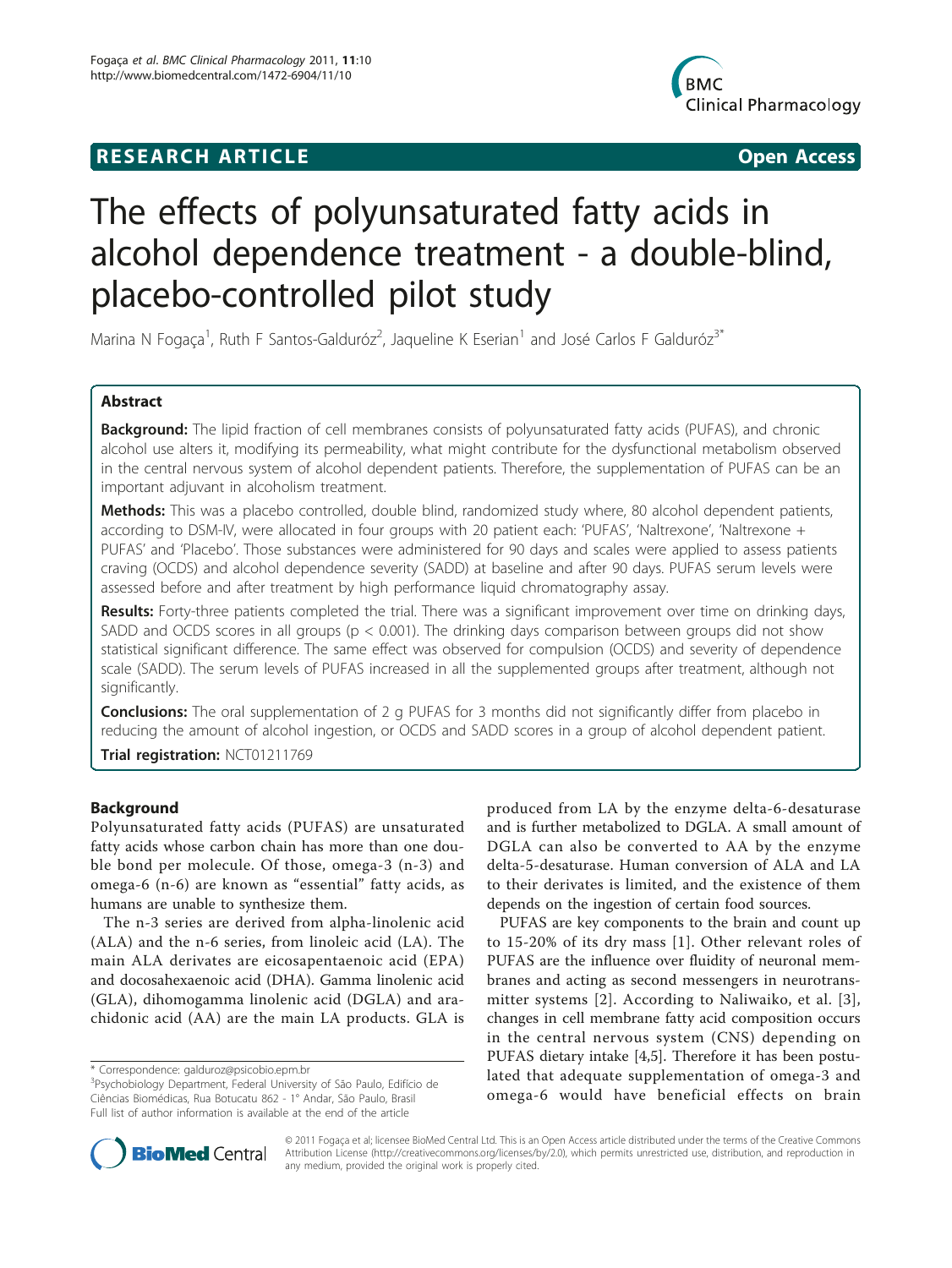functions, although the ratio between them has not yet been established [\[6\]](#page-6-0).

Omega-3 fatty acids have been associated with several benefits. This is particularly true for two essential fatty acids of the omega-3 family; docosahexaenoic acid (DHA) and eicosapentaenoic acid (EPA). As an example, it has been used as an adjuvant treatment of systemic hypertension, Crohn's disease, rheumatoid arthritis, agerelated macular disease and asthma with favorable outcomes. There are also reports of effectiveness in reducing risk of primary cardiac and promising data on the prevention of breast and lung cancer [[7,8\]](#page-6-0).

In psychiatry, the strongest evidence of the beneficial effects of omega-3 is in mood disorders. A meta-analysis involving patients with major depressive disorder and bipolar disorder provided evidence that 1 to 2 grams daily of omega-3 PUFA supplementation can reduce symptoms of depression [\[9\]](#page-6-0). Furthermore, it has been suggested that supplementation with eicosapentaenoic acid may be more beneficial than that of docosahexaenoic acid in these disorders [[10](#page-6-0)-[12](#page-6-0)]. Although several factors do not allow definitive conclusions about what kind of omega-3 would bring better results. Other studies also support the action of PUFAS in reducing the number of relapses of cocaine addicts, minimizing the aggressiveness [[13,14](#page-7-0)], improving bipolar disorders [\[15](#page-7-0)] and borderline personality disorder symptoms [\[16,17](#page-7-0)].

In 1987, Glen et al. summarized alcohol effects in PUFAS metabolism. He stated that ethanol consumption leads to an increase in the ratio of linoleic to arachidonic acid in the phospholipids of tissues. Some of the main contributors for this PUFAS altered ratio would be a reduced intake, absorption, and alteration in fatty acid metabolism [[18](#page-7-0)]. Alcohol also inhibits ∂-6 and ∂-5-desaturases, enzymes associated with the conversion of linoleic acid to gamma linolenic (GLA), and dihomogamma linolenic acids to arachidonic acid [\[19](#page-7-0)]. Moreover alcohol has a direct effect on cell membranes composition. A relative increase in n-6 PUFAS in the membranes increases the fluidity resulting in cell damage. Interestingly, it has been reported that this pathological effect could be reduced, at least partially by fatty acid supplementation, especially n-3 PUFAS [\[18](#page-7-0)].

Previous studies have evaluated the role of PUFAS in alcoholism. They are linked to the action of neurotransmitters [[20\]](#page-7-0), liver damage produced by alcohol [[21](#page-7-0),[22\]](#page-7-0), their effects on tolerance [[23](#page-7-0)] and even as attenuators of the negative effects of chronic alcohol use [[24\]](#page-7-0). Treatment with omega-3 looks promising, but few studies have been published so far. Further studies are needed to identify individuals likely to be benefited by this type of treatment, assess the durability of these effects and to determine dosage and treatment time recommended [[25\]](#page-7-0).

There is no literature to date, associating PUFAS as a potential treatment to prevent compulsion for alcohol. This association seems plausible, since the lipid fraction of cell membranes consists of PUFAS, and chronic alcohol use alter the absorption of these acids, modifying its permeability. The aim of this study was to investigate the effects of PUFAS in alcohol-dependent patients, and to evaluate the possible reduction in craving for alcohol.

# Methods

The present study is a placebo controlled, double blind, randomized trial. It was approved by the Institutional Board Review (IRB) at Federal University of Sao Paulo - UNIFESP (CEP 0185/06).

## Patients Selection

The research was announced in the media (radio and Metro newspaper) and Federal University of Sao Paulo internal network, and followed by an initial selection of volunteers (initial telephone contact). For this initial screening, the inclusion criteria were: male subjects, aged between 30 and 50, dependent of alcohol according to DSM-IV [[26](#page-7-0)], with no history of known clinical disease, Axis I psychiatric comorbidities, or other substance misuse in the past month (except for tobacco).

After the screening, patients were invited to a clinical interview. The interview included medical and psychiatric history and physical examination. Following the interview, volunteers underwent laboratorial workup which consisted of: uric acid, albumin, amylase, bilirubin and fractions, calcium, phosphorus, total cholesterol, HDL, LDL, creatinine, alkaline phosphatase, fasting glucose, complete blood count, lipid profile T3, T4 and TSH, SGOT, SGPT, triglycerides, urea, urinalysis, VDRL, Serologic tests for (Hepatitis A, Hepatitis B, Hepatitis C, Chagas disease and Elisa for HIV), Screening for drugs of abuse (cocaine, THC, methamphetamine, barbiturates, phencyclidine, amphetamine, morphine and benzodiazepines).

The volunteers eligible to participate in the study received written information pertinent to the research, including the safety aspects and risks of the administered substances, and signed the informed consent.

## Treatment arms

After selection patients were randomized into four groups: 'Placebo', 'Naltrexone', 'PUFAS' and 'Naltrexone + PUFAS'. The composition of PUFAS capsules was of 1 g Borago officinalis oil (rich in omega 6) and another of 1 g of fish oil (rich in omega 3). The capsules were provided from Herbarium Laboratório Botânico (Colombo, PR, Brazil) and contained respectively 120 mg of GLA and 400 mg EPA + DHA, which corresponds to a ratio of approximately (3, 5: 1) between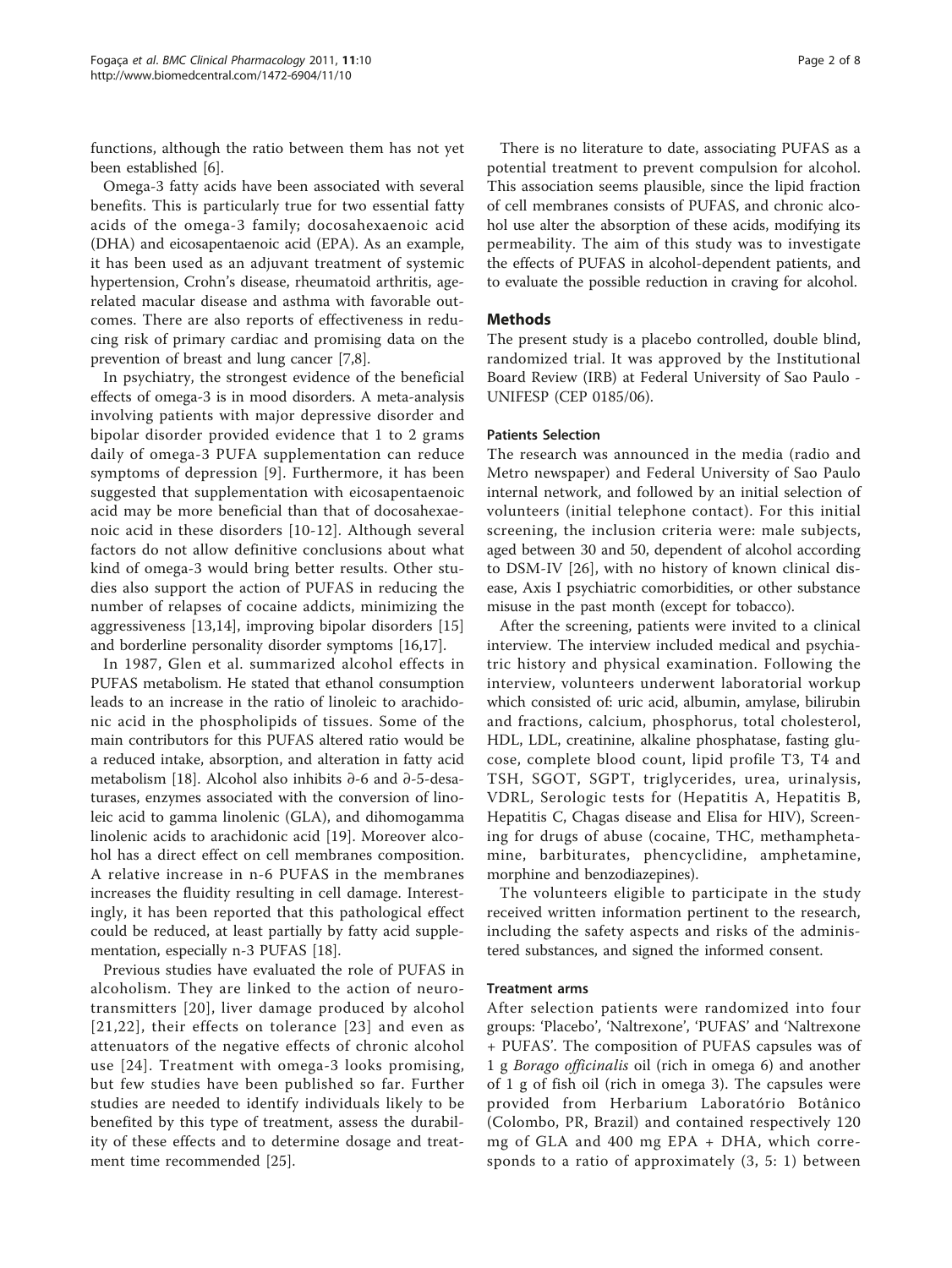omega-3 and omega-6, similar to the previous ratio suggested benefic [[6\]](#page-6-0). The fish oil capsule composition was 160 mg of EPA and 240 mg of DHA. Capsules of liquid paraffin composed the placebo version of PUFAS. Cristália Produtos Químicos Farmacêuticos LTDA (Itapira, SP, Brazil) provided Naltrexone 50 mg and also identical placebo-Naltrexone pills.

The medications were administered daily, after an initial period of seven days of detoxification. Patients were then followed monthly for 90 days, allowing observation of possible side effects that might implicate in volunteers exclusion from the study. Patient returned the empty bottles of medication on each visit (end of first, second and third month), as well as a calendar with the marked days in which they took the medication.

## Follow-up measurements

The serum level of PUFAS (EPA, DHA, AA and Linoleic acid) was dosed at the baseline and last day of followup. The quantification protocol of PUFAS dosage was conducted as described by Naliwako et al [[3\]](#page-6-0) using the high performance liquid chromatography technique (HPLC). Briefly, total lipids were extracted from plasma, using chloroform-methanol (2:1 vol/vol). Fatty acids were derivatized with 4-bromomethyl-7-coumarin and then separated on a Shimadzu LC-10A high performance liquid chromatograph using an octa- decylsilica column (25 cm £ 4:6 mm i.d.; particle size 5 mm). Fatty acids were resolved isocratically using a mobile phase of acetonitrile-water (gradient from 77:23 to 90:10 vol/vol) at a flow rate of 1 ml/min. Fatty acid derivatives were detected by fluorescence (325-nm excitation; 395-nm emission).

During the study, two scales were applied to assess patients craving and alcohol dependence severity, at the baseline visit and three months after the initiation of treatment. The SADD questionnaire (Short Alcohol Dependence Data), a self-completion questionnaire designed to evaluate the presence and the degree of severity of alcohol dependence, adapted and validated for use in Brazil by Jorge & Masur [[27\]](#page-7-0); and the OCDS Scale (Obsessive-Compulsive Drinking Scale), also a self rating scale, looking at obsessive thinking and compulsive desire to use alcohol.

# Statistical Analysis

Continuous variables were tested by means of tests of normality, to verify pre-requisites for the implementation of parametric tests. Shapiro Wilk tests were performed for normality and variables without normal distribution were tested with non-parametric tests. To assess whether in baseline, the groups had similar results in relation to the "drinking days" and measures of the scales SADD and OCDS, we used the non-

parametric test Kruskal-Wallis, which showed no statistical difference between groups. To compare if there were differences on Drinking Days or SADD and OCDS scales between the groups and over the time of followup, repeated measures ANOVA were performed.

To assess if there was any difference between the analyzed groups, scores of SADD and OCDS were ranked, and chi-square tests were performed. SADD questionnaire was ranked in "low dependence" (1 - 9), "medium dependence" (10 - 19) and "high dependence" (20 - 45), as previously reported by Raistrick et al [[28\]](#page-7-0). The OCDS scores were separated in "insignificant" (0 - 5), "low craving"  $(6 - 14)$ , "medium craving"  $(15 - 25)$  and "severe craving" (26 and above), as in previous publication [\[29](#page-7-0)].

The statistical software Statistica for Windows (version 9.0) was used to perform the above-mentioned analysis.

# Results

A total of 80 patients, 20 per group were enrolled. The groups did not differ at the baseline from demographic characteristics, such as: marital status, educational level or employment status. At the end of three moth followup period, 43 patients were still in the study: PUFAS (n  $= 12$ ), naltrexone (n  $= 11$ ), naltrexone + PUFAS (n  $= 9$ ) and Placebo  $(n = 11)$ . Thirty-seven patients were excluded: 30 due to incomplete follow-up, 2 for clinical complications and 5 were referred to inpatient unit care.

All groups improved at the end of 3 months. The repeated measures ANOVA showed significant effect of time in relation to "drinking days", SADD and OCDS in all groups ( $p < 0.001$ ). At the beginning of the study, patient referred to have drunk in 20.49 ( $\pm$  9.78) of the 30 days previous to the scheduled appointment. In the final visit it was reduced to 7.95 days  $(\pm 10.80)$ .

As for SADD questionnaire, the baseline score was 33.17 ( $\pm$  10.39) and the final measure was 10.86 ( $\pm$ 13.49). Dependence severity was ranked as: severe dependents 90% of the patients ( $n = 72$ ), moderate dependents  $9\%$  (n = 7) and only one patient was considered to have a low severity. Remarkably, in the final appointment, of the 43 patients that remained in the study,  $23\%$  were still severe dependents (n = 10),  $14\%$ had a moderate classification ( $n = 6$ ), 28% were ranked as low dependents ( $n = 12$ ) and 35% did not point at all in the questionnaire ( $n = 15$ ). A Chi-square test performed did not show any difference between the groups according to the SADD analysis.

Regarding the OCDS scale, in the baseline assessment, patient had a mean score of  $40.81$  ( $\pm$  13.07) and 14, 67 (± 16.33) in the final visit. When ranked, 72 of the 80 patients were considered to have a strong craving, 5 patient a moderate and 3 were classified as low in the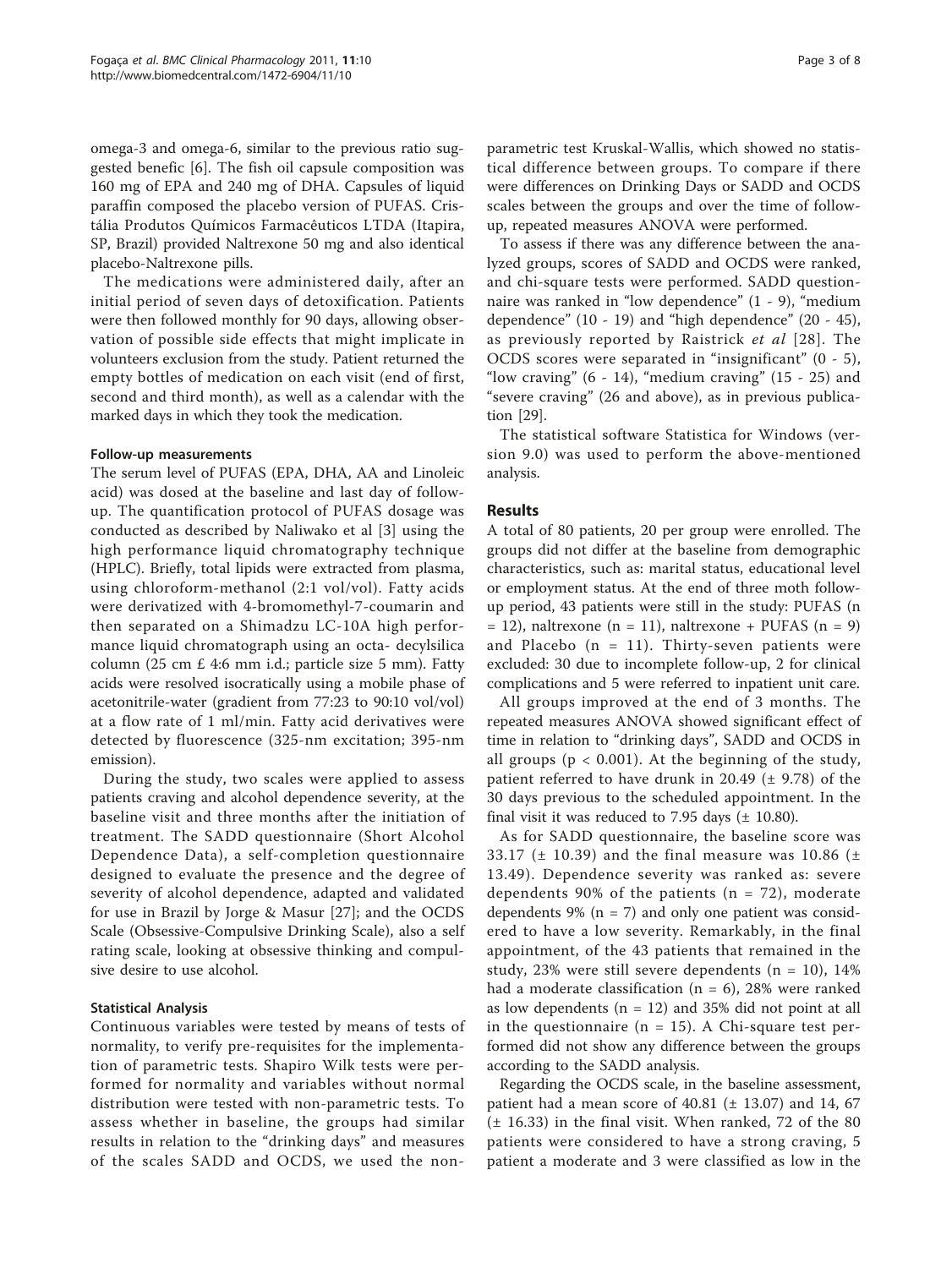baseline moment. When OCDS was last performed, the 43 patients had their craving ranked respectively as strong 21% (n = 9), moderate 16% (n = 7), low 19% (n = 8) and insignificant  $64\%$  (n = 19). Again, the Chi-square test was performed, and no difference was observed between the studied groups.

There was no statistical significant difference in the drop-out rate between the studied groups (PUFAS, Placebo, Naltrexone and Naltrexone + PUFAS). There was a statistical significant difference of treatment completion in "drinking days" ( $p = 0.03$ ). The mean "drinking days" in the last month of patient that completed the trial was  $18.46$  ( $\pm$  1.46), while in the "drop-out" group, it was of  $23.08$  ( $\pm$  1.57). There was no statistical difference of SADD ( $p = 0.50$ ) or OCDS ( $p = 0.69$ ) scores in the baseline moment, between patients who dropped out.

The accumulated data suggest that OCDS scores increases in relationship to the severity of the alcohol dependence syndrome [[30](#page-7-0)]. In our study it was observed a highly significant correlation between the two instruments (+ 0.94). The initial and final mean values obtained for drinking days, SADD and OCDS in each group are demonstrated in Figure 1.

Regarding the laboratory work-up, there was no difference between the groups or over time for total cholesterol, HDL, LDL, alkaline phosphate, SGOT, SGPT, GGT and all other general exams performed. As for PUFAS dosage, the repeated measures ANOVA did not show a significant difference between groups and from the baseline to final visit dosages for EPA, DHA, AA or Linoleic acid. Figure [2](#page-4-0) illustrates the results in each group.

No patients had any serious adverse event. Some of them  $(16, 21\%, n = 80)$  complained of minor gastrointestinal disturbance.

#### **Discussion**

In this study, the daily administration of PUFAS and Naltrexone, for a period of 3 months did not significantly differ from placebo in reducing the amount of alcohol ingestion, or OCDS and SADD scores in a group of severe alcohol dependent patient.

Overall all the four groups reduced significantly the amount of alcohol ingestion, dependence severity and compulsion for alcohol, when compared the baseline and the last visit values. This could be possibly explained by the severity of patient's dependence in the present trial. As patients had extremely severe dependence, high scores on SADD scale (mean SADD 33.55; ± 10.09), they might have benefited from the simple fact of been followed for a three-month period, received medical consultation, as well as "pharmacological treatment" (studied drugs or placebo). This could be an explanation of why the placebo group had similar improvement as the other treatment groups.

Several clinical studies have investigated the time and dose-dependent incorporation and successive washout of n-3 PUFAS in different biological tissues following dietary supplementation [[31](#page-7-0)]. The evidence to date indicates that modest amounts of n-3 PUFAS can rapidly change the composition of fatty acids in blood cell membranes. A low-dose approach (1 g/day) appears justified by the concordance of biological and clinical findings. The International Society for the Study of Fatty Acids and Lipids (ISSFAL) for cardiovascular health, recommends a daily intake of EPA and DHA of 500 mg. Hibbeln et al. have proposed that the amount which would protect against major psychiatric diseases should be as high as 3.5 g per day [[32](#page-7-0)]. The present trial supplemented 400 mg of EPA+DHA and 120 mg of GLA, which could not be an optimal dose for patients that are

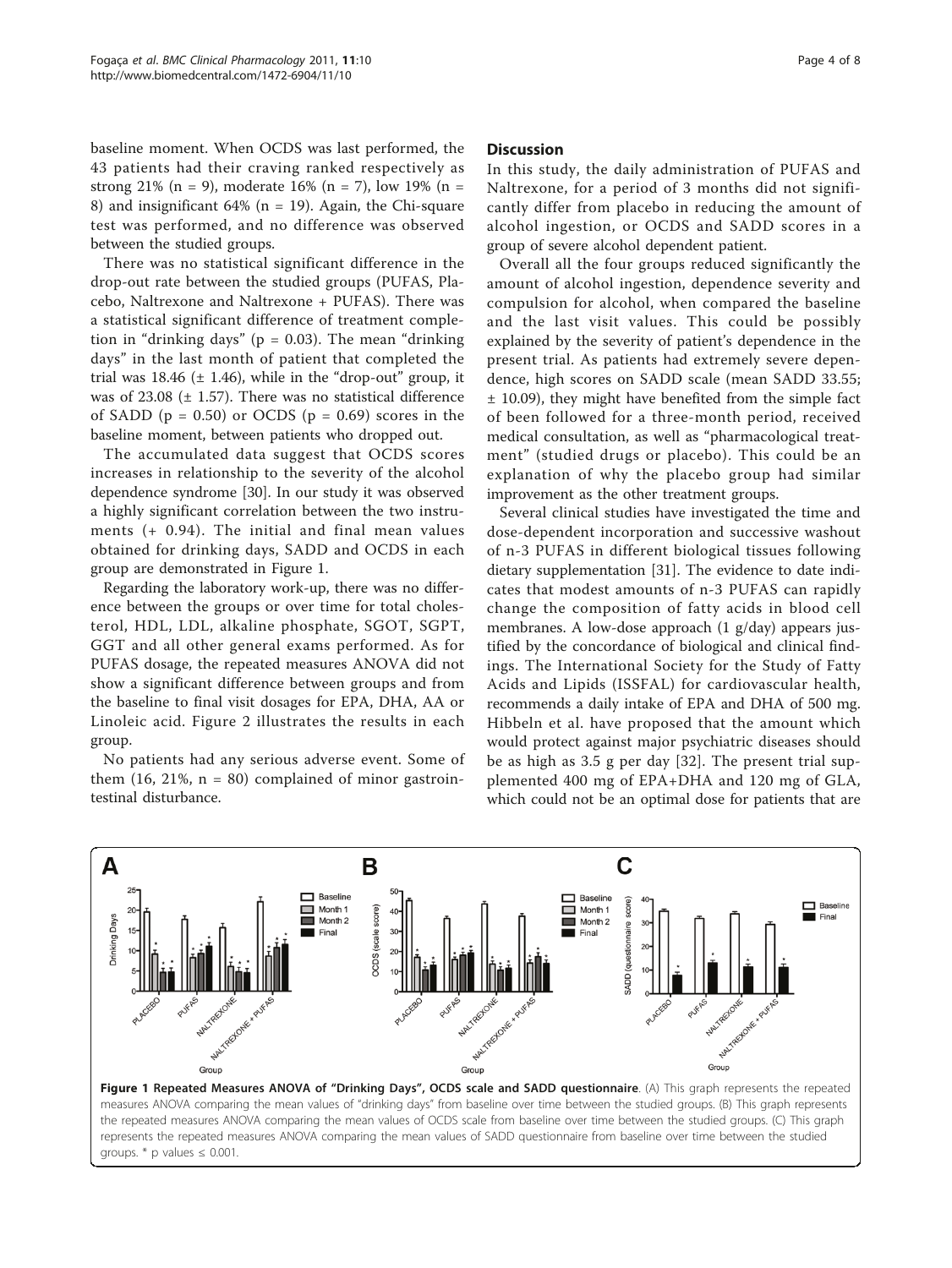<span id="page-4-0"></span>

already depleted from those substances, as alcohol dependents. Therefore, it is possible that the amount of PUFAS administrated was not high enough to benefit the studied population, what could justify the lack of an expected positive effect.

It is important to remark that even though no statistical differences were found between the groups, all PUFAS measurements increased in the groups to whom it was supplemented (Figure 2). Apparently, this increase was less intense in the group that also received naltrexone. Also, in the group that was given naltrexone alone, EPA, DHA and Linoleic acid dosages decreased. This effect could be related to the hipolipaemic effect cased by naltrexone, previously reported in both animal and human studies. Naltrexone prevented the stress-induced increase in total and LDL cholesterol in rats during stress caused by immobilization and a decrease in HDL-C levels [[33\]](#page-7-0). Also, in patients treated with naltrexone, there was a significant decrease in total cholesterol (TC) concentration after 16 weeks of pharmacotherapy. Patients treated with naltrexone had lower mean TC ( $P < 0.03$ ) and LDL-C  $(P < 0.01)$  than patients of the remaining pharmacotherapy groups [[33\]](#page-7-0). In our study, even with only 12 weeks of treatment, a trend in naltrexone effects over PUFAS, TC and LDL-C could be observed (Figures 2 and [3](#page-5-0)).

It would have been interesting to obtain a dietary daily report of PUFAS ingestion by those patients. As they were treated on an outpatient basis and many kept drinking during the study, this could have helped to differentiate an inadequate diet from the deleterious effect of alcohol, in incorporating PUFAS to the cell membrane [\[34\]](#page-7-0).

Another point to consider is the interaction between n-3 and n-6 series. Most of the studied conducted until now, administered only one PUFAS series, usually n-3. The patients enrolled in our study could be extremely depleted in the n-3 series, even more than from n-6 series. If that was true, they could benefit more from n-3 administration as monotherapy. It would be interesting, in future trials, to assess which would be a reference mean rate of PUFAS serum dosages in alcohol dependent patients, what would help to define which PUFAS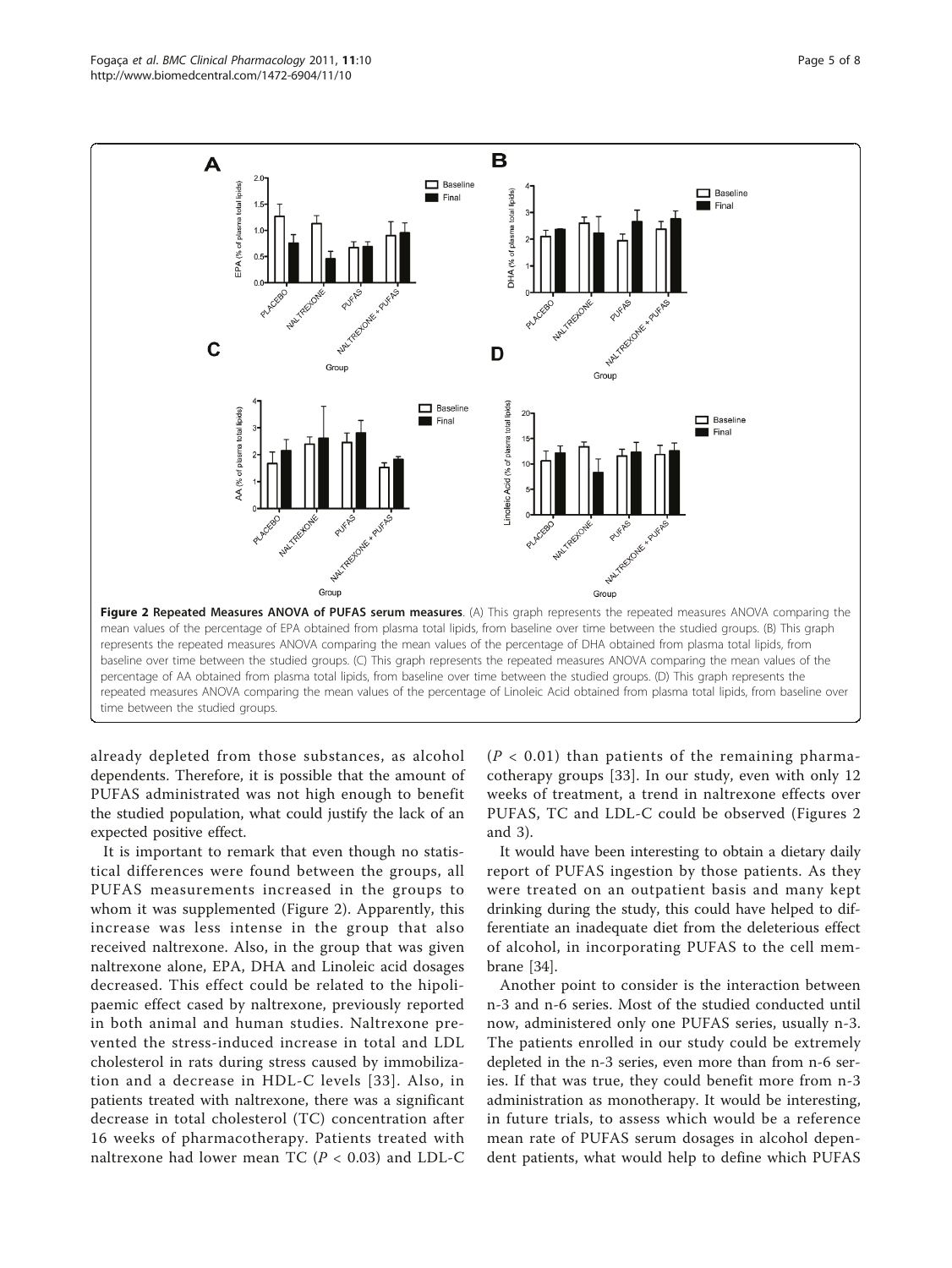<span id="page-5-0"></span>

series and dosage of supplementation might bring better outcomes.

An important consideration to be made is that, even though there was an increase on PUFAS serum dosages on the supplemented groups, the lack of adherence to the medications administered is still a concern. Despite being given calendar with dates and times (to check individually) and guided of its correct usage, some patients reported having completed the calendar at the day of consultation, because they forgot to check it in advance.

Comparisons also might have failed to reach statistical significance because the relatively small number of patients failed to lend enough power to the statistical analyses. As in other clinical trials for substance dependence, specially in an outpatient basis, most of the patients who start treatment do not accomplish to complete it [[35\]](#page-7-0). Subsequent studies with more participants are needed to assess the possible benefit of the administration of polyunsaturated fatty acids to alcohol-dependent patients, either as monotherapy or in combination with naltrexone.

Our interpretation of the data should be taken in the context of our study's possible limitations. It should be pointed out that, to date, there is no data on the efficacy of PUFAS in alcohol dependence treatment. There are some studies aiming substance abuse population, but most of them have patient in use of more than one substance or medication such as methadone and antidepressants [[6,](#page-6-0)[36,37\]](#page-7-0). We aimed a very specific population of severe dependent patient that had no clinical comorbidities and in no use of other drugs of abuse as cocaine, heroin, cannabis or even benzodiazepines and other prescribed psychotropic medications.

# Study Limitations

Studies aiming substance abuse or dependence and PUFAS supplementation are very limited and to our knowledge, there is no combination proven to have positive effects on alcohol consumption or alcohol dependence severity.

In this study patient were given, 160 mg of EPA, 240 mg of DHA and 120 mg of GLA. The administration of both omega-3 and omega-6 aimed an increase of polyunsaturated and consequent decrease of saturated fatty acids membrane content. A low dosage was chosen because previous studies had demonstrated positive effects in other population. Another major concern in an outpatient trial is compliance, as patient would have to take a greater number of capsules in order to enlarge PUFAS supplementation.

EPA, DHA and GLA are major PUFAS components of cell membrane and have shown several benefits to human health. EPA and DHA are the two types of omega-3 fatty acids that serve as important precursors for lipid-derived modulators of cell signaling, gene expression and inflammatory processes [\[38\]](#page-7-0). GLA, a n-6 fatty acid have gained importance in the last four decades for its anti-inflammatory and anti-cancer actions. GLA and its metabolites also affect expression of various genes and play a significant role in immune functions and apoptosis [[39](#page-7-0)]. Omega-6 fatty acids possibly also play a role as second messengers in the process of signal transduction across cell membranes [\[40](#page-7-0)].

Several clinical trials have supplemented PUFAS to the most diverse population. There is a wide range of dosage administered and combination of fatty acids. Some examples are a 6-month trial supplementing 80 mg EPA and 120 mg DHA that significantly protected an elderly population from a rise in serum triglycerides [[41](#page-7-0)]; 80 mg AA daily for 3 weeks which increased the composition of AA, but did not decrease the composition of n-3 in young woman  $[42]$  $[42]$  $[42]$ ; 324 mg EPA + 216 mg DHA + 480 mg LA and 258 mg GLA daily improved pulmonary status, inflammatory and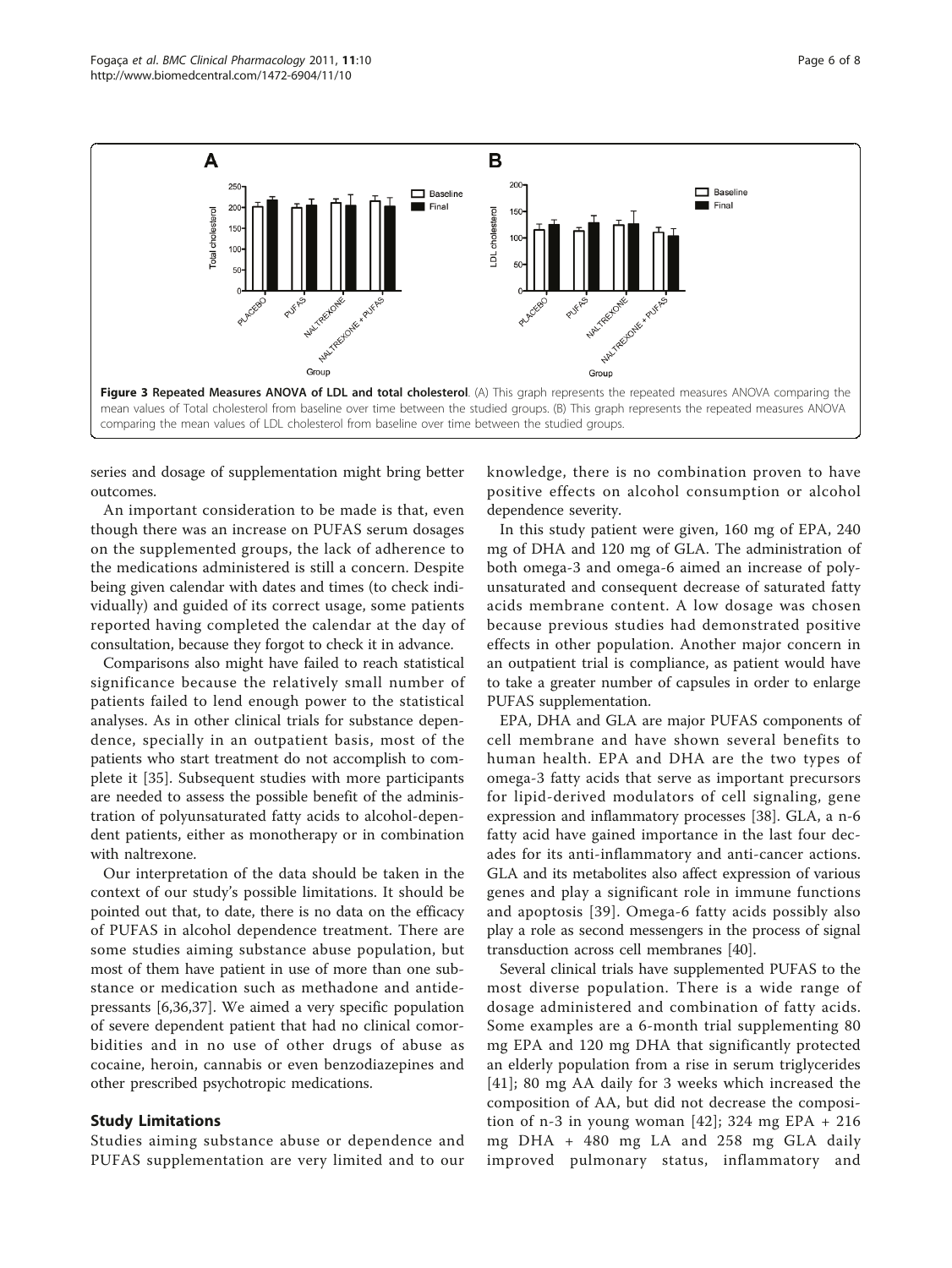<span id="page-6-0"></span>anthropometric parameters in adults with cystic fibrosis [[43\]](#page-7-0); and supplementation with only 200 mg DHA for 2 weeks induced an antioxidant effect, not achieved with 1600 mg [[44](#page-7-0)].

There was an important drop-out from the start of the study until its completion 3 months later (from 80 patients to 43). A drop-out rate was expected, as the study was designed in an outpatient basis, but this loss overcame our expectations. Perhaps if they had additional visits, or associated psychotherapy, we could have had better results. As in majority of trials, patient who do not complete, tend to be the most severe ones. However, there was no statistical significant difference in the drop-out rate between the studied groups (PUFAS, Placebo, Naltrexone and Naltrexone + PUFAS) as previously discussed.

Another curious question is why there were no significant differences from baseline to final visit in EPA, DHA, AA and LA. It is possible that the given dosages were small and as the difference in PUFAS blood dosage was not statistical significant. We also have to consider that patient might not have taken their medication properly. They filled a calendar, as well as returned their empty medication container, but this does not necessary mean that they took the capsules as recommended. It is also important to take in account a possible hypolipaemic effect of Naltrexone as previously mentioned in the text.

## Conclusions

The administration of 120 mg of GLA and 400 mg EPA + DHA (160 mg EPA and 240 mg DHA), for 3 months did not significantly differ from placebo in reducing the amount of alcohol ingestion, or OCDS and SADD scores in a group of alcohol dependent patient. Subsequent studies with more participants are needed to assess the possible benefit of the administration of polyunsaturated fatty acids to alcohol-dependent patients, either as monotherapy or in combination with naltrexone.

#### List of abbreviations

AA: Arachidonic acid; ALA: Alpha-linolenic acid; CNS: Central Nervous System; DHA: Docosahexaenoic acid; DPA: Docosapentaenoic acid; DSM-IV: Diagnostic and Statistical Manual of Mental Disorders; EPA: Eicosapentaenoic acid; GGT: Gamma-glutamyl transpeptidase; GLA: Gamma linolenic acid; HDL: High Density Lipoprotein; HIV: Human immunodeficiency virus; LA: Linoleic acid; LDL: Low Density Lipoprotein; n-3: Omega-3; n-6: Omega-6; OCDS: Obsessive compulsive drinking scale; PUFAS: Polyunsaturated fatty acids; SADD: Short Alcohol dependence data questionnaire; SGOT: Serum glutamic-oxaloacetic transaminase; SGPT: Serum glutamic-pyruvic transaminase; T3: Triiodothyronine; T4: Tetraiodothyronine or thyroxine; THC: Thetrahydrocannabinol; TSH: Thyroid-stimulating hormone; UNIFESP: Universidade Federal de São Paulo; VDRL: Venereal Disease Research Laboratory.

#### Acknowledgements

Funding for this study was provided by: "Fundação de Amparo a Pesquisa do Estado de São Paulo" - FAPESP, Grant 06/01641-6. The study was also supported by "Coordenação de Aperfeiçoamento de Pessoal de Nível Superior" - CAPES and "Associação Fundo de Incentivo a Psicofarmacologia" - AFIP. FAPESP, CAPES and AFIP had no further role in study design; in the collection, analysis and interpretation of data; in writing the report; or in the decision to submit the paper for publication. RFSG and JCFG receive a CNPQ grant for studying alcohol dependence.

#### Author details

<sup>1</sup>Psychobiology Department, Federal University of São Paulo, Edifício de Ciências Biomédicas, Rua Botucatu 862 - 1° Andar, São Paulo, Brasil. <sup>2</sup> Laboratory of Physical Activity and Aging of Rio Claro Biosciences Institute -Universidade Paulista Júlio de Mesquita Filho, Rio Claro, São Paulo, Brasil and Centro de Matemática, Computação e Cognição da UFABC, Santo Andrá, São Paulo, Brasil. <sup>3</sup>Psychobiology Department, Federal University of São Paulo, Edifício de Ciências Biomédicas, Rua Botucatu 862 - 1° Andar, São Paulo, Brasil.

#### Authors' contributions

The study was designed by RFSG and JCFG and JCFG wrote the protocol. Authors MNF and JCFG performed the clinical appointments and JKE was responsible for PUFAS quantification. The statistical analysis was made by MNF and RFSG, and MNF wrote the first draft of the manuscript. All authors contributed to and have approved the final manuscript.

#### Competing interests

The authors declare that they have no competing interests.

Received: 14 January 2011 Accepted: 26 July 2011 Published: 26 July 2011

#### References

- Yehuda S, Rabinovitz S, Mostofsky DI: [Essential fatty acids are mediators](http://www.ncbi.nlm.nih.gov/pubmed/10374811?dopt=Abstract) [of brain biochemistry and cognitive functions.](http://www.ncbi.nlm.nih.gov/pubmed/10374811?dopt=Abstract) J Neurosci Res 1999, 56(6):565-570.
- 2. Borsonelo EC, Galduroz JC: [The role of polyunsaturated fatty acids](http://www.ncbi.nlm.nih.gov/pubmed/18502631?dopt=Abstract) [\(PUFAs\) in development, aging and substance abuse disorders: review](http://www.ncbi.nlm.nih.gov/pubmed/18502631?dopt=Abstract) [and propositions.](http://www.ncbi.nlm.nih.gov/pubmed/18502631?dopt=Abstract) Prostaglandins Leukot Essent Fatty Acids 2008, 78(4-5):237-245.
- 3. Naliwaiko K, Araujo RL, da Fonseca RV, Castilho JC, Andreatini R, Bellissimo MI, Oliveira BH, Martins FF, Curi R, Fernandes LC, et al: [Effects of](http://www.ncbi.nlm.nih.gov/pubmed/15279495?dopt=Abstract) [fish oil on the central nervous system: a new potential antidepressant?](http://www.ncbi.nlm.nih.gov/pubmed/15279495?dopt=Abstract) Nutritional neuroscience 2004, 7(2):91-99.
- 4. Carlson SE: [Docosahexaenoic acid and arachidonic acid in infant](http://www.ncbi.nlm.nih.gov/pubmed/11988033?dopt=Abstract) [development.](http://www.ncbi.nlm.nih.gov/pubmed/11988033?dopt=Abstract) Semin Neonatol 2001, 6(5):437-449.
- 5. Fernstrom JD: [Effects of dietary polyunsaturated fatty acids on neuronal](http://www.ncbi.nlm.nih.gov/pubmed/10102242?dopt=Abstract) [function.](http://www.ncbi.nlm.nih.gov/pubmed/10102242?dopt=Abstract) Lipids 1999, 34(2):161-169.
- 6. Buydens-Branchey L, Branchey M: [n-3 polyunsaturated fatty acids](http://www.ncbi.nlm.nih.gov/pubmed/17110827?dopt=Abstract) [decrease anxiety feelings in a population of substance abusers.](http://www.ncbi.nlm.nih.gov/pubmed/17110827?dopt=Abstract) J Clin Psychopharmacol 2006, 26(6):661-665.
- 7. Freeman MP: [Omega-3 fatty acids in psychiatry: a review.](http://www.ncbi.nlm.nih.gov/pubmed/10984006?dopt=Abstract) Ann Clin Psychiatry 2000, 12(3):159-165.
- 8. Mazza M, Pomponi M, Janiri L, Bria P, Mazza S: [Omega-3 fatty acids and](http://www.ncbi.nlm.nih.gov/pubmed/17360094?dopt=Abstract) [antioxidants in neurological and psychiatric diseases: an overview.](http://www.ncbi.nlm.nih.gov/pubmed/17360094?dopt=Abstract) Progress in neuro-psychopharmacology & biological psychiatry 2007, 31(1):12-26.
- 9. Ross BM, Seguin J, Sieswerda LE: [Omega-3 fatty acids as treatments for](http://www.ncbi.nlm.nih.gov/pubmed/17877810?dopt=Abstract) [mental illness: which disorder and which fatty acid?](http://www.ncbi.nlm.nih.gov/pubmed/17877810?dopt=Abstract) Lipids in health and disease 2007, **6**:21
- 10. Adams PB, Lawson S, Sanigorski A, Sinclair AJ: [Arachidonic acid to](http://www.ncbi.nlm.nih.gov/pubmed/8729112?dopt=Abstract) [eicosapentaenoic acid ratio in blood correlates positively with clinical](http://www.ncbi.nlm.nih.gov/pubmed/8729112?dopt=Abstract) [symptoms of depression.](http://www.ncbi.nlm.nih.gov/pubmed/8729112?dopt=Abstract) Lipids 1996, 31(Suppl):S157-161.
- 11. Edwards R, Peet M, Shay J, Horrobin D: [Omega-3 polyunsaturated fatty](http://www.ncbi.nlm.nih.gov/pubmed/9543204?dopt=Abstract) [acid levels in the diet and in red blood cell membranes of depressed](http://www.ncbi.nlm.nih.gov/pubmed/9543204?dopt=Abstract) [patients.](http://www.ncbi.nlm.nih.gov/pubmed/9543204?dopt=Abstract) Journal of affective disorders 1998, 48(2-3):149-155.
- 12. Su KP, Huang SY, Chiu CC, Shen WW: [Omega-3 fatty acids in major](http://www.ncbi.nlm.nih.gov/pubmed/12888186?dopt=Abstract) [depressive disorder. A preliminary double-blind, placebo-controlled trial.](http://www.ncbi.nlm.nih.gov/pubmed/12888186?dopt=Abstract) Eur Neuropsychopharmacol 2003, 13(4):267-271.